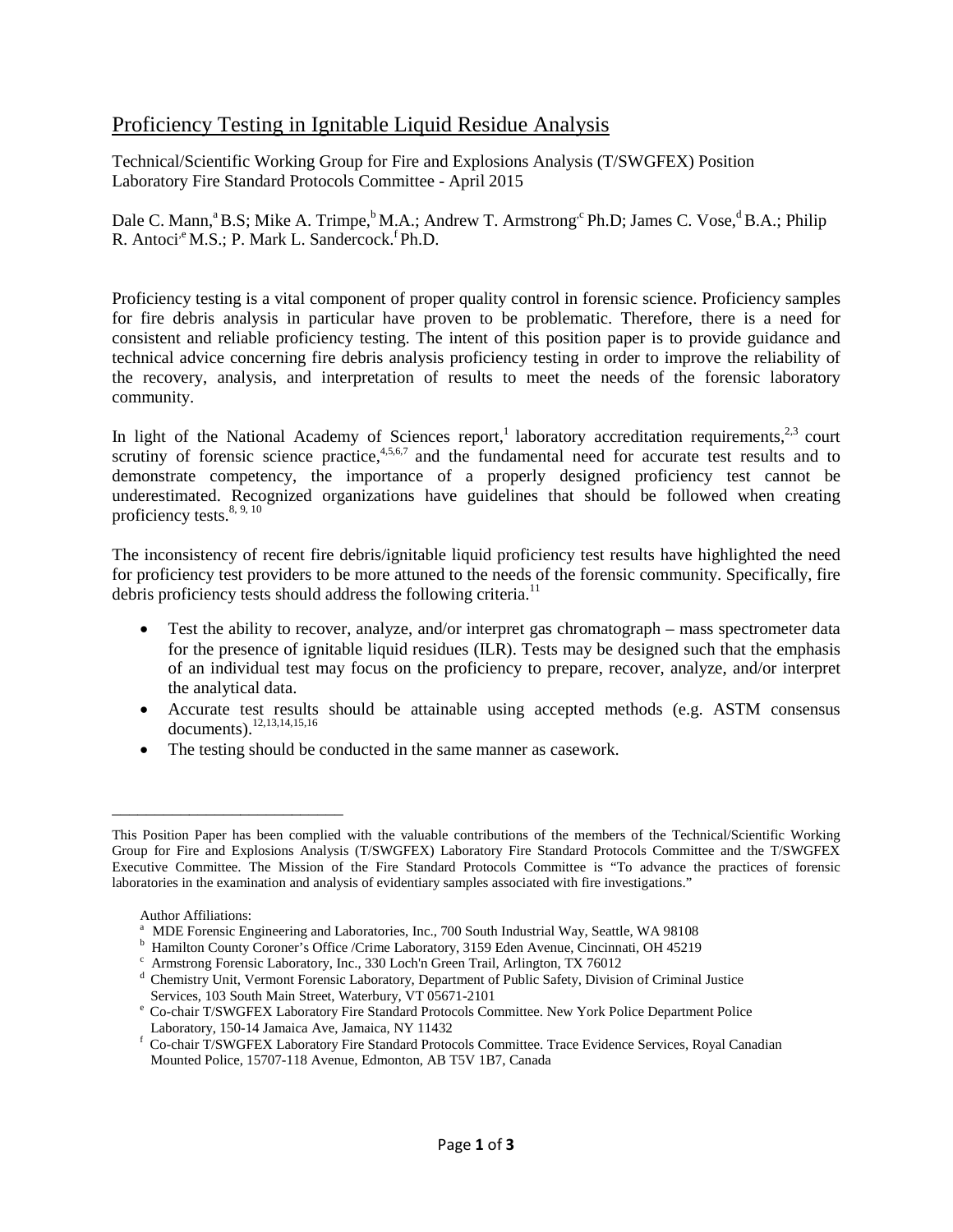- Test samples should be representative of those routinely encountered in casework, for example, burned and unburned matrix with and without ILR. Matrices may include those commonly encountered at a fire scene (e.g. wood, carpet, tile, fabric, shoes, and plastics). Matrix samples must be extensively characterized in the unburned and burned state prior to use in a test sample. ILR interactions including interferences as a result of contact with the matrix must be documented prior to the distribution of test samples.
- Each test should include a comparison matrix sample with the test samples.
- The types of ignitable liquids used in tests should be readily available and commonly encountered in casework such as found in the Ignitable Liquid Reference Collection  $(ILRC)^{17}$  Ignitable liquids selected as test samples must be analyzed and classified with unequivocal consensus between at least two referee laboratories or directly comparable to an ignitable liquid in the ILRC.
- Tests should use products in various stages of evaporation.
- The test should measure the ability of the analyst to identify ILR patterns in the presence of combustion and pyrolysis components, and to classify the ILR according to the current ASTM E1618 classification scheme.<sup>16</sup>
- Prior to distribution, sample sets must be tested by at least two referee laboratories to verify that consistent and expected results can be obtained. Any inconsistencies must be addressed prior to the distribution of test samples.
- After distribution, and upon collection and compilation of proficiency test results, the test provider must publish participant test methods and results. Details on preparation of the test samples, as well as referee laboratory methods and test results must also be included.
- Test results should be provided to the laboratory examiners who participated in the test.

Following the publication of a test provider`s results, it is the responsibility of the forensic science community to evaluate the summarized test results and to annually publish the evaluation. Through the collaborative effort of forensic science practitioners, accrediting agencies, and the proficiency test providers, the quality of forensic services will be improved.

## **References**

\_\_\_\_\_\_\_\_\_\_\_\_\_\_\_\_\_\_\_\_\_\_\_\_\_\_\_

- 1. Strengthening Forensic Science in the United States: A Path Forward, National Academy of Sciences, 2009.
- 2. International Organization for Standardization. ISO/IEC 17025 General requirements for the competence of testing and calibration laboratories, 2005.
- 3. American Society of Crime Laboratory Directors Laboratory Accreditation Board (ASCLD/LAB) Proficiency Testing and Review Program. Effective date July 22, 2014; AL-PD-1020-Ver 1.1. and ASCLD/LAB – International Supplemental Requirements for the Accreditation of Forensic Science Testing Laboratories 2011 Edition; Section 5.9.3. These documents conform to ISO/IEC 17025:2005. Information is available at www.ascld-lab.org
- 4. Saks MJ. Implications of the Daubert test for forensic identification science. Shepard's Expert and Science Evidence Quarterly, 1994; 1(3): 427-434.
- 5. Saks MJ, Faigman DL. Fail forensics: how forensic science lost its way and how it might yet find it. Annual Review of Law and Social Science, 2008; 4:149-171.